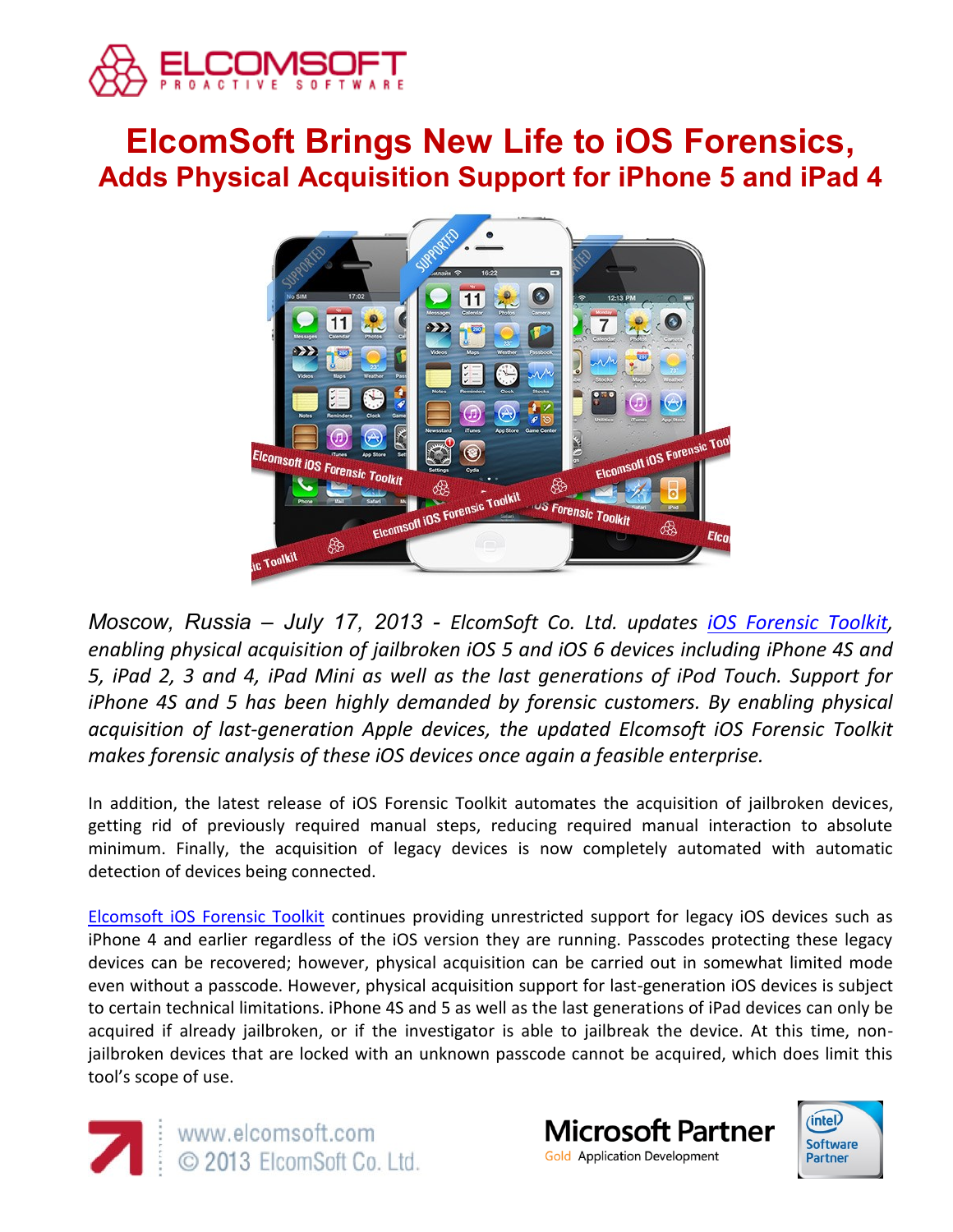

Passcode recovery speed on jailbroken iPhone 5 devices is increased to 15.5 passcodes per second, allowing iOS Forensic Toolkit to break typical 4-digit passcodes in about 10 minutes.

## **iOS 6 Physical Acquisition Background**

Previous versions of [iOS Forensic Toolkit](http://ios.elcomsoft.com/) already supported jailbroken iPhone 4S and iPad 2 and 3 models running iOS 5. However, iOS 6 implements new security measures. Up until now, general agreement was that is not possible to use physical acquisition on devices running iOS 6. Apparently, ElcomSoft did what most thought was impossible once again.

### **The Benefits of Physical Acquisition**

Physical acquisition is the method of choice for accessing information stored in iOS devices. When having a choice, forensic customers performing physical acquisition will obtain more information from the device than by using any other method such as logical acquisition or backup analysis. While it is difficult to predict how long it would take to break a password protecting an offline backup, physical acquisition operates on fixed-timeframe basis, which guarantees the delivery of the entire content of a 32-GB device in 40 minutes or less (depending on the amount of information stored in the device). Much more information is available with physical acquisition compared to backup analysis, creating a bit-precise image of the device in real time. It also returns more data than logical acquisition, as many files are locked by the operating system and not accessible during the process of logical acquisition.

Providing near-instant forensic access to encrypted information stored in the latest iPhone and iPad devices, [Elcomsoft iOS Forensic Toolkit](http://ios.elcomsoft.com/) enables access to protected file system dumps extracted from supported Apple devices even if the original device passcode is unknown.

### **Other Acquisition Methods**

If physical acquisition is not possible, ElcomSoft offers additional acquisition options via a separate product. Elcomsoft Phone Password Breaker allows accessing information stored in offline backups produced by the device on a local computer, and acquiring a copy of device's content from Apple iCloud. Elcomsoft Phone Password Breaker is available at<http://www.elcomsoft.com/eppb.html>

### **Compatibility**

Windows and Mac OS X versions of Elcomsoft iOS Forensic Toolkit are available. Physical acquisition support for the various iOS devices varies depending on lock state, jailbreak state and the version of iOS installed.